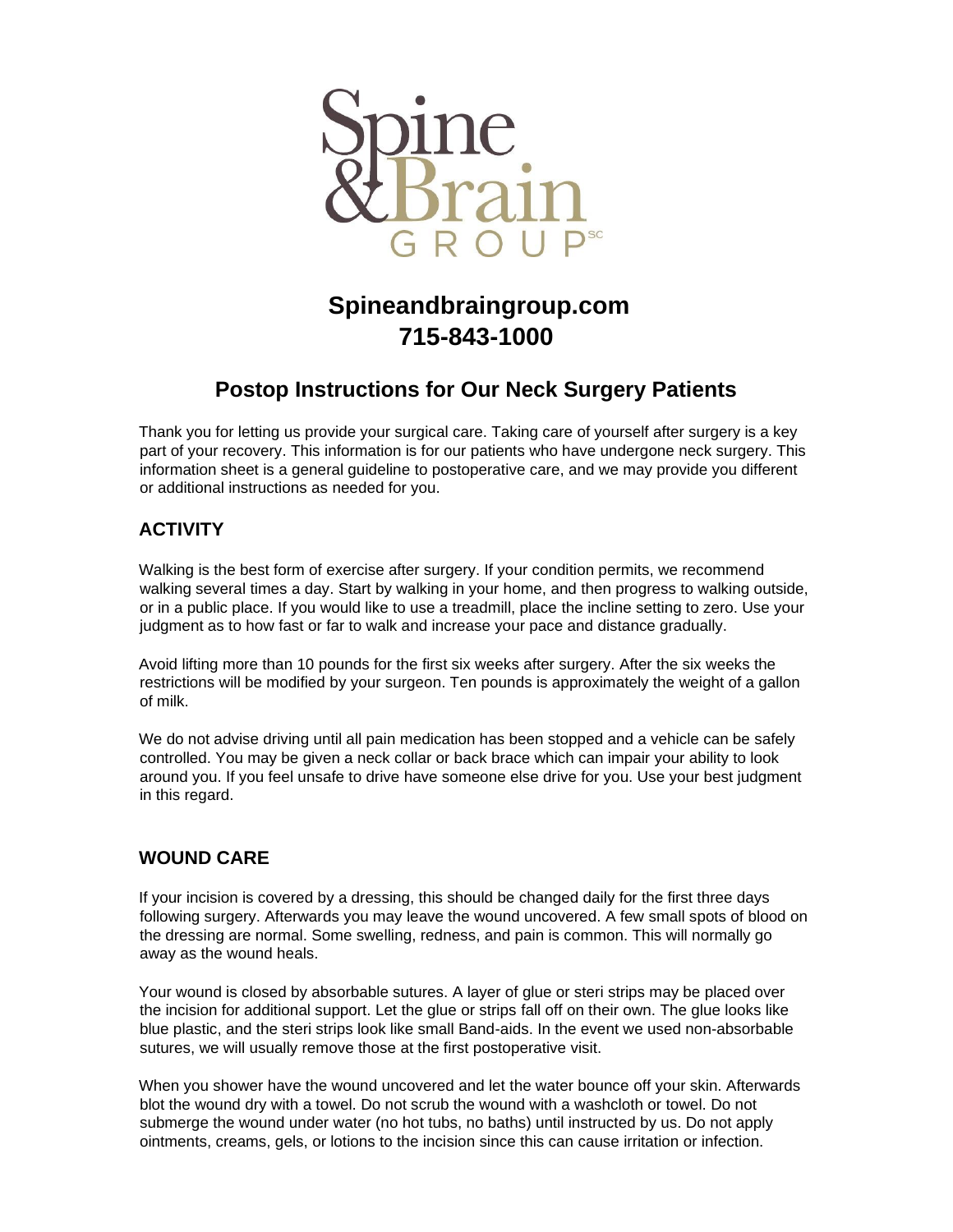### **PAIN MANAGEMENT**

Some pain can be expected after surgery, and you may be given pain medication for this at discharge. Take your pain medication as directed. Do not take pain medications with alcohol or with illicit drugs.

Pain medication can cause side effects such as nausea, vomiting, and especially constipation. To minimize the likelihood of constipation, take the pain medications only when you need them for pain relief, and try to stay adequately hydrated and include foods with fiber in your diet, or fiber supplements. If there is an over-the-counter medication you have taken in the past for constipation, please feel free to try this. If your symptoms do not improve, you can consider talking to your local pharmacist for advice for other over-the-counter treatments, or your primary care provider, or contact us.

You may have been prescribed muscle relaxants as well. Please take as needed and as directed.

If you need a refill, please contact our office. Try to contact us 24-48 hours before you run out of your medication, to give us adequate time to provide you with a refill. Prescription requests cannot be filled on the weekend. If a request is made on a Friday, the refill may not be available until the following week.

### **NECK COLLARS**

Depending upon your individual circumstances, you may be prescribed a neck collar.

We will sometimes provide you with a collar for you to wear only as needed for your comfort, and you can decide when to wear the collar or not to wear it, based on whether it helps you with your comfort. Sometimes putting the collar on if your neck is sore or the muscles feel tight will help.

We will sometimes provide you with a collar specifically to immobilize your neck and we will want you to wear this all or nearly all the time. Ask us which of the instructions below you should follow.



 $\Box$  Neck Collar

 $\Box$  For comfort use only. Wear the collar only as needed for comfort. Wearing the collar may help your neck feel better. You do not need to wear the collar at night, or in the shower, unless it feels better to do so.

 $\Box$  For neck immobilization. You should always wear the collar except to remove it as follows to clean your neck.

To clean your neck, remove the front half of the collar but leave the back half of the collar on. To clean the back of your neck, leave the front half of the collar on while you take the back half off. Wear your collar in the shower, then after the shower change out the wet inserts or pads and replace them with the dry inserts or pads. Allow the wet inserts or pads to dry before re-using. You should have been provided with 2 sets of the soft inserts for the collar so that you will always have one set in the collar while the other set of soft inserts can be cleaned.